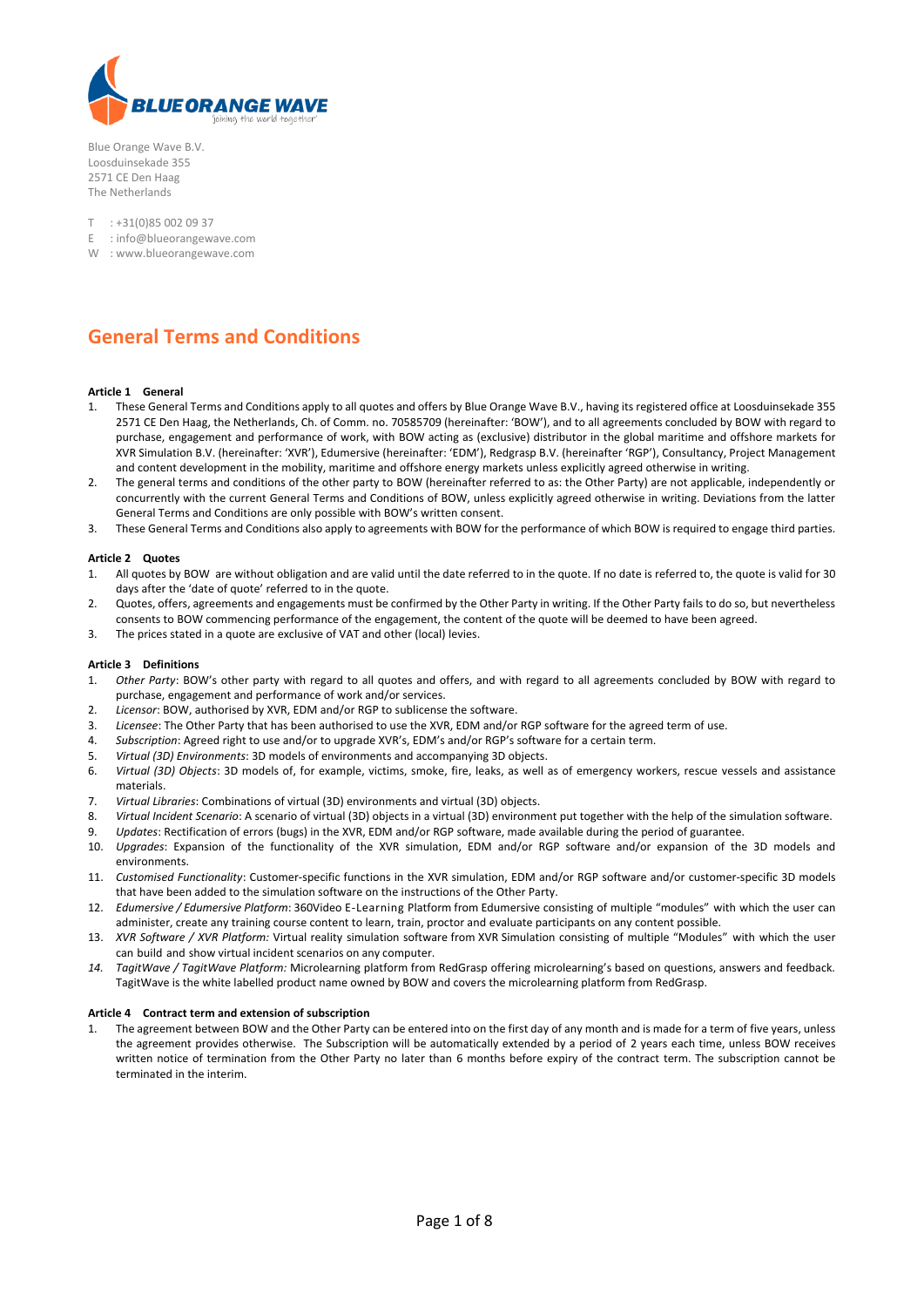

- 2. If a specific period has been agreed or stated for the completion of certain work or for the supply of certain items, such period shall never constitute a strict deadline. If a period is exceeded, the Other Party is therefore required to serve BOW with a notice of default, in respect of which BOW must be offered a reasonable grace period to perform the agreement.
- 3. BOW is entitled to terminate any ongoing agreement immediately if the Other Party breaches these Terms and Conditions. In that case, the Other Party cannot demand any refund of the software subscription or any other ongoing fees already paid for the current subscription period.
- 4. Upon the end of the agreement, the Other Party shall immediately cease use of all licence rights arising under the agreement and the related know-how of BOW, XVR, EDM and/or RGP and shall delete all software from its computer(s). BOW is entitled to check (or have checked) whether the contracting party has actually complied with this. If the Other Party has not complied with this, or has not done so in good time, it will incur an immediately eligible penalty of EUR 3.000 per day or part of a day that this breach continues.
- 5. Licensees which purchase a licence as a Subscription or as a 'day licence' are entitled to use the software for the term stated in the confirmation of engagement.
- 6. Licensees who have made use of the option 'purchase unlimited user rights at the end date of the subscription term' may continue to use the last supplied version of the software without restriction in accordance with the 'Permitted Use' under these General Terms and Conditions. These Licensees will not receive any further Updates and Upgrades.
- 7. The agreement replaces all previous proposals, correspondence or other communication, in writing or verbally.
- 8. Once a year, the Licensee and BOW will evaluate the progress of the existing contract and any improvements that could be made to it. The first evaluation will take place after 9 months.

# **Article 5 Performance of the agreement**

- 1. The agreement will be performed by BOW to the best of its knowledge and ability, and in accordance with good professional practice. The activities to be performed are subject to a best efforts obligation on the part of BOW. The application of article 7:404, 7:407 paragraph 2 of the Dutch Civil Code is explicitly excluded.
- 2. BOW determines how and by whom the assignment is performed. BOW is authorized to let third parties carry out certain tasks.
- 3. BOW is authorized to perform the agreement in phases. In case the agreement is performed in phases, BOW is entitled to invoice each executed part separately. If, and as long as an invoice is not paid by the Other Party, BOW is not required to perform the next phase and is authorized to suspend the performance of the agreement.
- 4. Execution of offered man hours is based on 5 days per week during office working hours between 08:00h until 17:00h CET.
- 5. BOW is entitled to holiday days which are communicated in advance, despite any minimum hours included in the agreement.

# **Article 6 Changes and additional work**

- 1. If during the performance of the agreement it appears to be necessary to change or supplement the agreement for an adequate execution BOW will inform the Other Party as soon as possible. Parties will proceed changing the agreement timely and in consultation with each other.
- 2. If the parties agree that the agreement needs to be changed/supplemented, the time to completion of the performance can be influenced by this. The Other Party will be informed accordingly by BOW as soon as possible.
- 3. If the changes or supplement to the agreement will have financial, quantitative and/or qualitative consequences, the Other Party will be informed of this by BOW in advance.
- 4. If a fixed fee or fixed price is agreed upon, BOW will indicate to what extend the changes/supplement of the agreement impacts the fee/price. In this case BOW will try – to the extent possible - to provide a quotation in advance.
- 5. BOW will not be entitled to charge additional costs in case the changes/supplement are due to circumstances attributable to BOW.
- 6. Changes made to the original agreement shall only be valid once these changes are accepted by both parties by means of a supplementary or changed agreement.

# **Article 7 Obligations Other Party**

- 1. The Other Party makes sure that all information, equipment or spaces required for the performance of the Agreement as indicated by BOW, or which the Other Party should reasonably understand are required for the performance, are available in time. In addition, the Other Party needs to provide all rights and authorizations to BOW that are required to execute the assignment adequately.
- 2. BOW is not liable for any damages, of any kind, as a result of using incorrect and/or incomplete information provided by the Other Party with respect to the performance of the agreement, unless this inaccuracy or incompleteness should be known by BOW.
- 3. The Other Party will ensure that the employees of the Other Party's organization who are involved in the activities, are available in time.
- 4. The Other Party should refrain from conduct which makes it impossible for BOW to properly execute the assignment. 5. In case BOW or involved third parties by BOW carry out activities in relation to the assignment at the Other Party's location or a location
- designated by the Other Party, the Other Party will provide the reasonably desired facilities without any costs.
- 6. In case the Other Party fails to meet its obligations as referred to in this article, BOW has the right to suspend the execution of the agreement and/or charge the Other Party for the extra costs, in accordance with the market prices or fees, incurred due to the delay.

# **Article 8 Consultancy and Project Management Rates**

- 1. The by BOW indicated rates and prices are excluding VAT, unless explicitly agreed otherwise in writing.
- 2. The rates and prices are excluding shipment-, travel-, accommodation and other expenses, unless otherwise agreed.
- 3. In case no rate or price was explicitly agreed upon, the applicable rate or price will be determined based on the actual hours worked and the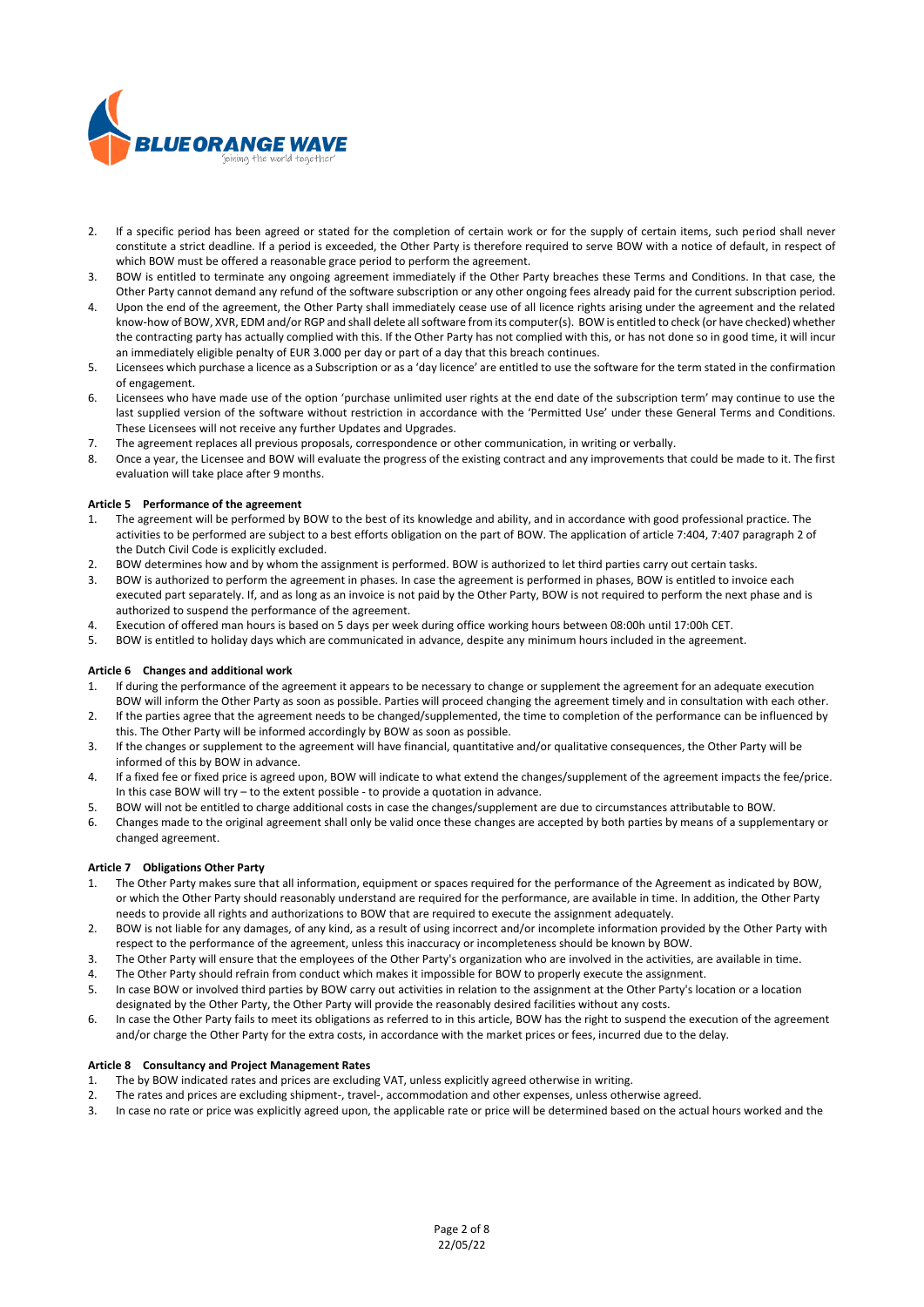

usual rates of BOW.

- 4. Prior to concluding the agreement, BOW shall promptly provide the Other Party with an overview of all additional costs, or shall provide information based on which these costs can be charged to the Other Party.
- 5. In case BOW agreed a fixed rate or price upon concluding the agreement, BOW is entitled to increase these, even in the event such rate or price was not provided under conditions/with reservation.
- 6. In the event BOW intends to change the rate or price, it shall inform the Other Party accordingly as soon as possible.
- 7. In case the increase of the rate or price takes place within three months after concluding the agreement, the Other Party is entitled to cancel the agreement by a written notification, unless:
	- a. the increase derives from an authorization or a legal obligation of BOW under the laws of The Netherlands;
	- b. the increase is due to an increase of the price of raw materials, taxes, production costs, exchange rates, wages etcetera or for other reasons that could not have been reasonably foreseen upon conclusion of the agreement;
	- c. BOW is prepared to execute the agreement in accordance with originally agreed provisions; or
	- d. it has been stipulated that the execution will take place longer than three months after concluding the agreement.

#### **Article 9 Service and Support**

- 1. The Licensee may use the helpdesk for the purposes of reporting issues and receiving the Support Services. The Licensee must not use the helpdesk for any other purpose.
- 2. BOW and its software partners are not obliged to offer service and support to the Licensee when the yearly license fee is not paid until date of the service and/or support request.
- 3. BOW and its software partners are not obliged to offer service and support to the Licensee for (a) version(s) of the delivered software which has since been upgraded.
- 4. BOW and its software partners are not obliged to offer services and support to the Licensee for the software installed on devices which do not meet the advised specifications of hardware published by BOW at the time the Agreement is entered into. The previously and currently advised hardware specifications per software product can be provided by BOW by email upon request.
- 5. BOW and its software partners are not obliged to offer service and support to the Licensee for issues arising in connection with the absence, failure and/or malfunction of a local IT network, internet and/or administration rights.
- 6. BOW will ensure that the helpdesk is accessible to the Licensee by telephone and e-mail.
- 7. BOW will ensure that the helpdesk is operational and adequately staffed during European (GMT + 0100) business hours during the Term.
- 8. The Licensee will ensure that all requests for Support Services that it may make from time to time shall be made through the helpdesk.
- Software product specific terms may apply and will be provided below. To receive services and support from the designated software supplier, these provided terms do apply:
	- a. product specific Service and Support for XVR Simulation (XVR):
		- i. Support services are only provided by XVR Simulation if the Licensee purchases an XVR Simulation support package or has obtained such package as part of their license deal. XVR Simulation offers support services as described in the so-called XVR Support Package Overview document (offers may change over time). The Agreement concluded with the Licensee indicates the XVR Simulation support package to be purchased by the Licensee and therefore until when of support services the Licensee is entitled to.
		- ii. The Licensee shall install all updates and driver updates of their hardware devices (e.g. Apple or Windows or Android updates) that become available from time to time. XVR Simulation is not obliged to provide support and maintenance services with regard to devices on which the latest windows and driver updates have not been installed.
	- iii. XVR Simulation does not warrant that a malfunction or other problem reported by the Licensee will be solved through an update or software patch. If a problem with the XVR Simulation Software is not solved through an update or software patch, XVR Simulation will communicate and follow up with the Licensee to find out if there is a possible alternative solution. If needed, XVR Simulation will try to solve the issue with remote access through Team Viewer with local IT network access. If remote access is not possible, the Licensee can send its device to XVR Simulation at its own expense for further testing. XVR Simulation does not warrant that a solution will be found. b. product specific Service and Support for Edumersive (EDM):
	- i. Issues raised through the Service and Support shall be categorised. BOW and its software partner shall use reasonable endeavours to respond to requests for service and/or support promptly, and in any case in accordance with the following time periods:
		- critical Edumersive is inoperable or a core function of Edumersive is unavailable 8 business hours
		- serious a core function of Edumersive is significantly impaired 16 business hours
		- moderate a core function of Edumersive is impaired, where the impairment does not constitute a serious issue; or a non-core function of Edumersive is significantly impaired – 3 business days
		- minor: any impairment of the Software not falling into the above categories; and any cosmetic issue affecting Edumersive 5 business days
	- c. product specific Service and Support information for TagitWave (RGP):
		- i. RGP is responsible for the information it provides via its Service or otherwise. RGP strives to offer up-to-date and reliable information. Nevertheless, RGP cannot guarantee that all published information is actually up-to-date, correct, and complete in all cases and at all times. No rights can be derived from the data and information presented via the Service or otherwise.
		- ii. RGP is committed to proper provision and availability of its Service. RGP strives for a properly functioning system and facilities for its Service that are to be available at all times with the exception of maintenance activities.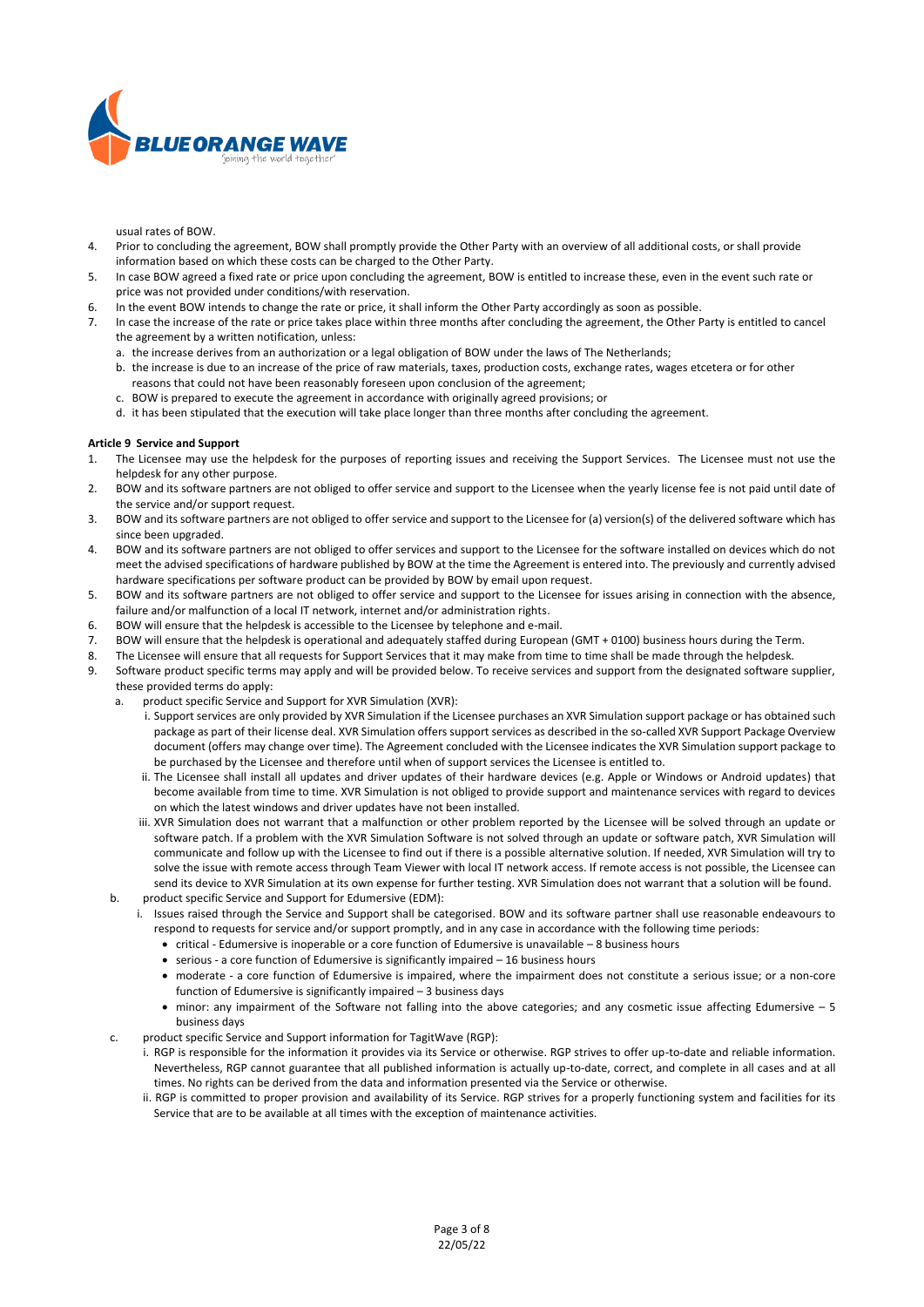

- iii. RGP expressly does not guarantee that it will always be possible to (properly) use the Service or that the Service will be available and/or accessible at all times as the Service is, by its very nature, not (completely) free of faults. RGP shall do everything that is reasonably required to rectify faults as quickly as possible insofar as these faults are not attributable to third parties.
- iv. RGP actively performs maintenance on the Service. If possible, maintenance is announced in advance. If maintenance of the service is expected to result in limited availability thereof, RGP shall perform these activities to the greatest extent possible at a time when use of the Service is relatively low. Maintenance of the Service in connection with calamities can take place at any time and will not be announced in advance.
- v. RGP is actively developing the Service. Feedback and suggestions from the Customer are always welcome, but it is up to RGP to decide which adjustments it does or does not make. In the case of adjustments that significantly change the functioning of the Service, RGP shall notify the Customer which adjustments it plans to make at least thirty (30) days beforehand.

# **Article 10 Participation in delegation for user days**

1. A XVR Licensee is entitled to delegate two representatives for the annual XVR user days.

#### **Article 11 Upgrades and Updates**

- 1. XVR Licensees with a subscription licence and Licensees with a valid 'upgrade subscription' will receive Upgrades and Updates during the subscription term.
- 2. Upgrades will be provided to the Licensee at least once a year for XVR. For EDM and RGP upgrades will be provided throughout the year. The definitive content of the Upgrades will be determined by XVR, EDM and/or RGP.
- 3. Updates will be provided to the Licensee where necessary. This will be effected via a download link in an email.
- 4. The Licensee must install Upgrades and Updates itself.

#### **Article 12 Performance of the agreement, costs of supply**

- 1. BOW is entitled to have work performed by third parties.
- 2. Costs of dispatch within the Netherlands will be calculated based on D.D.P. ('Delivered Duty Paid'). Costs of dispatch outside the Netherlands it will be calculated based on C.I.F. ('Cost, Insurance and Freight').
- 3. BOW is entitled to perform the agreement in different phases and to invoice the part thus performed separately.
- 4. If the agreement is performed in phases, BOW may suspend the performance of parts pertaining to a subsequent phase until such time as the Other Party has approved the results of the preceding phase in writing.
- 5. If it transpires during performance of the agreement that its proper performance requires a change or addition thereto, the parties shall proceed to amend the agreement in good time and in mutual consultation. If the nature, scope or substance of the agreement is changed, whether or not at the request or on the instructions of the Other Party or the competent authorities etc., and the agreement is thereby changed in qualitative and/or quantitative terms, this may also have consequences for the sum originally agreed. BOW will provide an advance estimate regarding this as far as possible. A change to the agreement may also result in adjustment of the performance period originally stated. The Other Party accepts the possibility of a change to the agreement, including adjustment to the price and performance period.
- 6. If the Other Party fails to meet its obligations vis-à-vis BOW properly, the Other Party will be liable for all damage directly or indirectly incurred or to be incurred on the part of BOW.
- 7. The price of a XVR Subscription, EDM Subscription and/or TagitWave Subscription (RGP) (licence or upgrade) is fixed during the first year of the agreed minimum subscription period. After this first year of service BOW is entitled to increase the agreed subscription price by a maximum of 6% per year.
- 8. Notwithstanding the foregoing, BOW is entitled at all times to increase the price if changed market prices and/or price increases by suppliers, or other developments, such as changes in the costs of materials and labour, government measures, currency exchange rates, taxes, duties, levies, or unforeseen circumstances give cause to do so.

# **Article 13 Payment and collection costs**

- 1. Payment for subscriptions, fixed parts of a pay-per-use and service and support is payable annually in advance. BOW reserves the right not to perform service and support services or to supply hardware until payment has been received.
- 2. Unless agreed otherwise, a payment of 60% is owed for customisation and configuration upon engagement. A payment of 35% is owed when the customisation or configuration is supplied to the Other Party. The remaining payment of 5% is owed upon acceptance by the Other Party. BOW and the Other Party may agree other payment terms and conditions, a description of which must be included on the page 'Special Arrangements' in the engagement confirmation.
- 3. Payment of consultancy, project management, implementation and training is based on an hourly rate agreed as per contract or offered quotation. If no rate was agreed and work was performed, BOW will apply the BOW standard list pricing. All prices are excluding VAT and (local) levies.
- 4. Payment of invoices sent by BOW must be effected within 30 days of the invoice date. If payment (or full payment) is not received within this period, the Other Party will be in default by operation of law and will owe interest equal to the statutory interest pursuant to Article 6:119a Dutch Civil Code. If the payment deadline is exceeded by more than 30 days, BOW is also entitled, without further notice of default, and notwithstanding BOW's entitlements to statutory interest, to immediately charge the Other Party a default penalty of 15% of the sum owed to BOW with a minimum of EUR100,- for each invoice which has not been paid in full or in part. All costs incurred by BOW in relation to overdue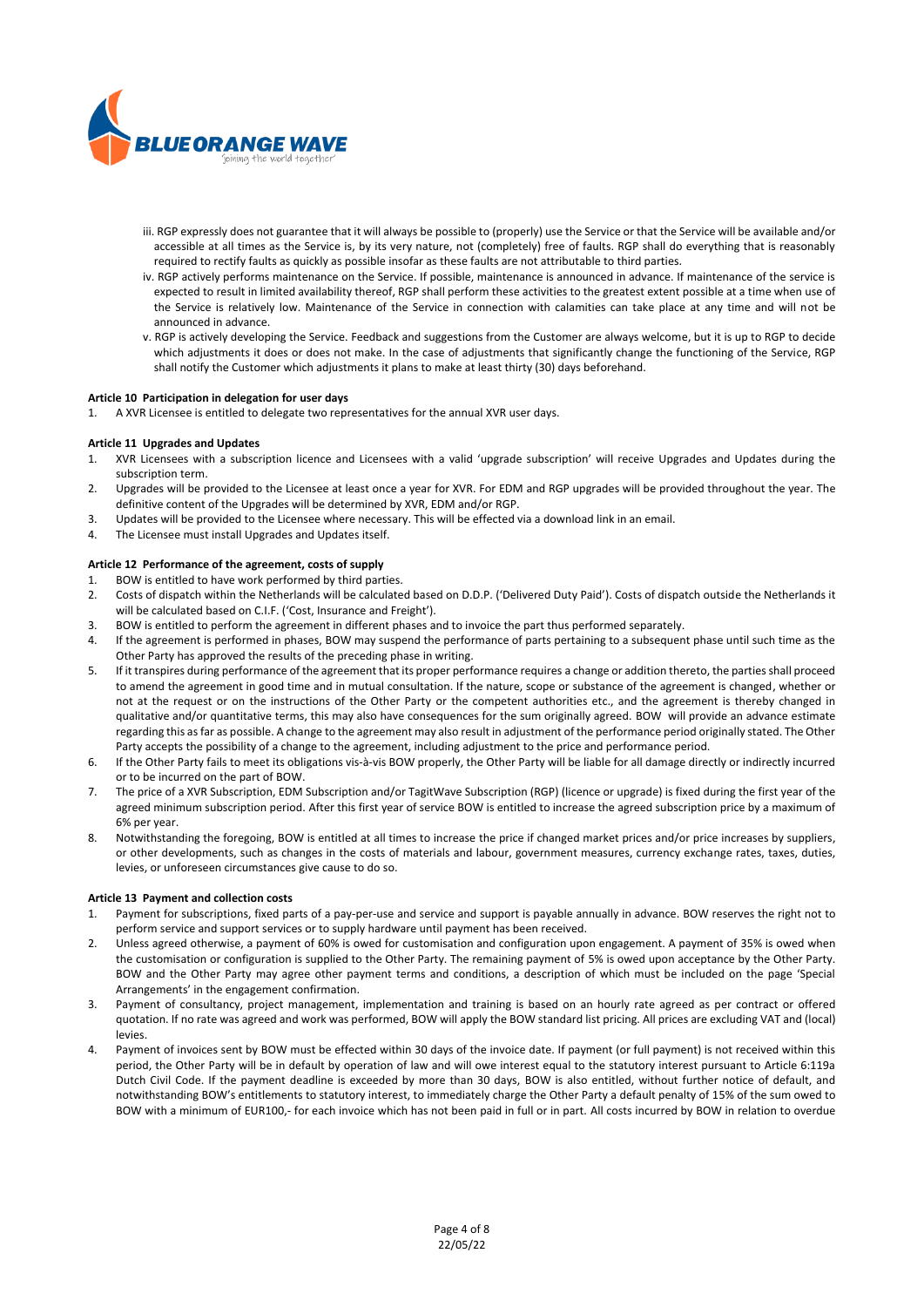

payments, such as costs of litigation, judicial and extrajudicial costs, including costs for legal assistance, bailiffs and debt collection agencies, will be borne by the Other Party.

- 5. In the event of bankruptcy, suspension of payments, liquidation, seized assets, death or guardianship the claims of BOW and the obligations of the Other Party towards BOW shall be immediately due and payable.
- 6. Any reasonably incurred judicial and enforcement costs shall be for the account of the Other Party as well.
- 7. BOW is entitled to invoice periodically.
- 8. BOW is entitled to apply the payments made by the Other Party first to satisfy the costs, then to satisfy the interest that has become due and, finally, to satisfy the principal sum and the current interest.
- 9. Under no circumstances will the Other Party be entitled to set off amounts owed to BOW.
- 10. Objections to any amount charged in an invoice do not suspend the payment obligation. If the Other Party is not entitled to rely on part 6.5.3 of Book 6 of the Dutch Civil Code, it is not entitled to suspend payment of an invoice for any other reason either.
- 11. Travel and lodging costs are never included.

#### **Article 14 Permitted use**

- 1. The Other Party may only use the software included in the licence for the education and training of employees in its own organisation, without commercial intention. Without BOW's written consent, the Other Party is not permitted to use the software to train people other than its own employees, nor is the Other Party permitted without BOW's written consent to request payment for carrying out education, practice and training with the support of the software.
- 2. The reproduction of the software, in particular the translation of the programme code made available to other code forms (de-compilation) and other types of analysis of the various steps in the production of the software (reverse engineering) are not permitted.
- 3. The Other Party's organisation is limited to those (directly) employed within the entity of the Other Party. It is explicitly stated that subsidiaries and sister companies, joint ventures or other companies affiliated with the Other Party are not part of the Other Party's organisation.

#### **Article 15 Intellectual property and know-how**

- 1. The Other Party will receive the non-transferable right to use the software. All intellectual property rights in the software, the 3D models appearing therein and the know-how on which such is based remain the property of BOW, XVR and/or EDM or its partners.
- 2. Once the agreement has ended, the Other Party is no longer authorised to make any use of the intellectual property rights or know-how to which BOW, XVR, EDM and/or RGP are entitled.
- 3. BOW has the right to use the knowledge gained through the performance of an agreement for other purposes as well, insofar as this does not involve the disclosure of the Other Party's strictly confidential information to third parties.
- 4. The XVR licences purchased may be installed on the number of computers for which the licence has been purchased. A licence can be 'moved' to another computer. XVR's Helpdesk should be contacted for this purpose.

#### **Article 16 Retention of title and security**

- 1. All items supplied and yet to be supplied by BOW including the items containing the software remain the exclusive property of BOW until all claims BOW has or will acquire against the Other Party, including in any event the claims stated in Article 3: 92(2) Dutch Civil Code, have been paid in full.
- 2 As long as title to the items has not passed to the Other Party, the Other Party is not authorised to pledge the items or grant third parties any other rights to the items.
- 3. The Other Party undertakes to cooperate upon BOW's first request in creating a right of pledge on the claims the Other Party has or will acquire against its purchasers pursuant to the onward supply of items.
- 4. The Purchaser is required to store the items delivered under retention of title with due care and as the recognisable property of BOW.
- 5. The Other Party must do everything that may reasonably be expected of it at all times to safeguard BOW's proprietary rights.
- 6. If third parties seize the items supplied under retention of title or wish to establish or assert rights to the same, the Other Party is required to make BOW's retention of title known to the third parties immediately and to inform BOW about this immediately.
- 7. If BOW wishes to exercise its proprietary rights as referred to in this Article, the Other Party hereby gives its advance, unconditional and irrevocable consent to BOW and third parties to be designated by BOW (i) to enter all locations where the items that belong to BOW are located and (ii) to repossess such items.
- 8. As long as the items supplied are carriers of licensed information, they cannot be assigned or encumbered. Nor can the Other Party's right of use be assigned or encumbered.

#### **Article 17 Suspension, termination and premature cancellation of the agreement**

- 1. BOW is authorized to suspend the performance of the obligations or to terminate the agreement if:
	- a. the Other Party does not perform the obligations under the agreement, or does not perform them fully or in good time;
	- b. after conclusion of the agreement, BOW becomes aware of circumstances that give it good reason to fear that the Other Party will not perform its obligations;
	- c. upon conclusion of the agreement, the Other Party was asked to provide security for the performance of its obligations under the agreement and this security has not been provided or is insufficient;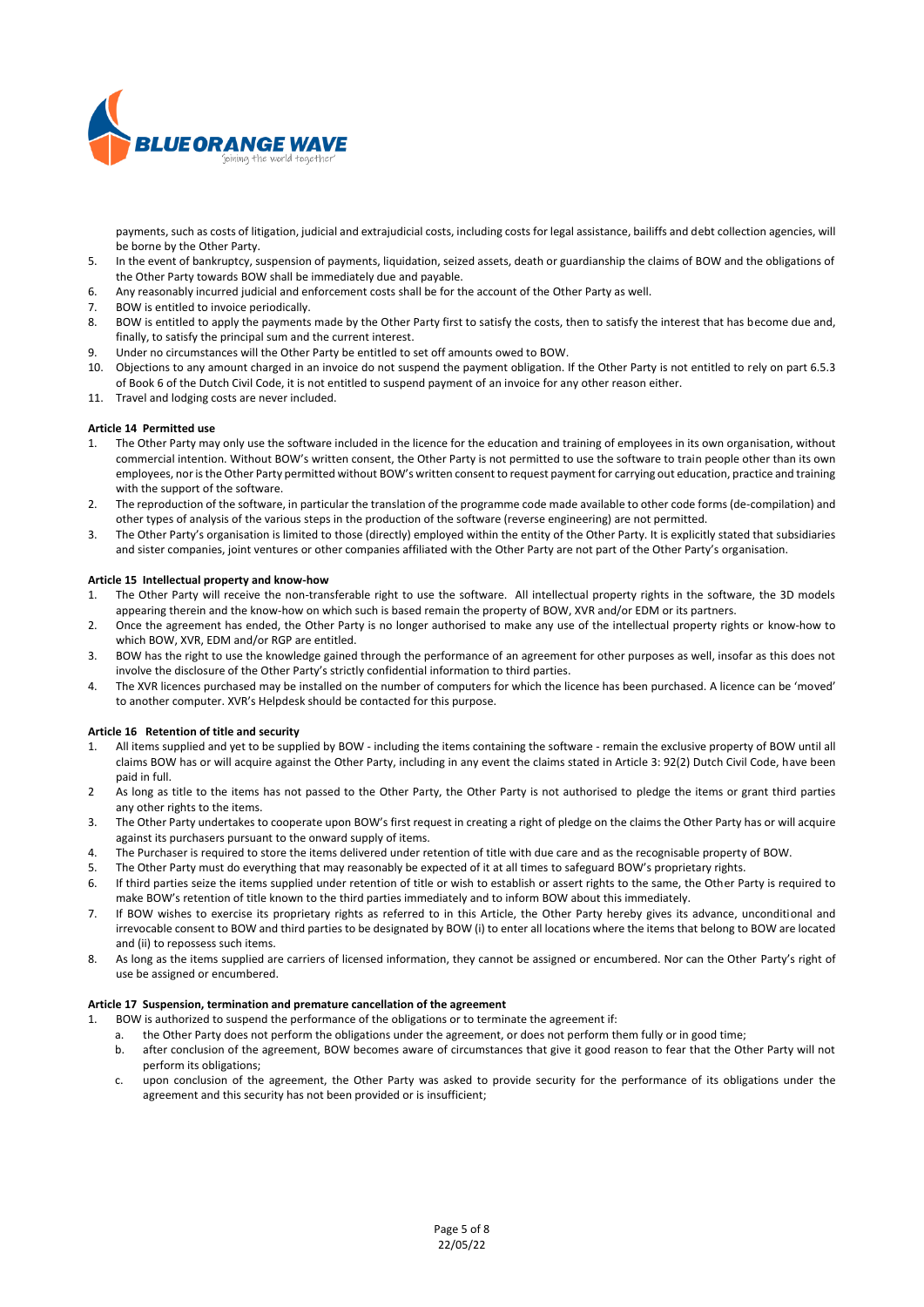

- d. If, due to delay on the part of the Other Party, BOW can no longer be required to perform the agreement under the conditions originally agreed, BOW is entitled to terminate the agreement.
- 2. Furthermore, BOW is authorised to terminate the agreement if circumstances occur that are such that performance of the agreement is impossible or if circumstances occur otherwise that are such that unchanged maintenance of the agreement cannot reasonably be required of BOW.
- 3. If the agreement is terminated, any claims of BOW against the Other Party will become immediately due and payable. If BOW suspends performance of the obligations, it will retain its claims under the law and the agreement.
- 4. If BOW proceeds to suspension or termination, it will in no way be obliged to compensate damage and costs resulting from this in any way.
- 5. If BOW proceeds to suspension or termination, the Other Party must immediately delete the software supplied by BOW from its computers. BOW is entitled to check (or have checked) whether the contracting party has actually done so. The Other Party cannot demand any refund of the subscription fee already paid for the current subscription year.
- 6. If the termination is attributable to the Other Party, BOW will be entitled to compensation for the loss and damage, including costs, directly or indirectly caused by the same.
- 7. In the event of liquidation, of suspension of payments or bankruptcy or the filing for the same, of attachment if and to the extent that the attachment is not lifted within three months – against the Other Party, of debt restructuring or any other event as a result of which the Other Party no longer has its assets freely at its disposal, BOW will be at liberty to give notice of termination of the agreement immediately and with immediate effect, to suspend its obligations or to cancel the order or agreement, without incurring any liability to pay any damages or compensation. In that case, BOW's claims against the Other Party will become immediately due and payable.
- 8. In the event that the Other Party cancels an order in full or in part, the goods ordered or readied for the same, plus any costs of shipment to and from the site and costs of delivery and of working time reserved for the performance of the agreement, will be charged to the Other Party in full. In the event of cancellation of a Subscription, the Other Party must pay the full subscription fee for the agreed minimum period.
- 9. The Other Party is not entitled to transfer its rights and obligations under the agreement to any third party without the prior written consent of BOW.
- 10. BOW is entitled to impose conditions in relation to such consent.

# **Article 18 Liability**

Should BOW be liable, such liability will be limited to that laid down in this provision.

- 1. BOW will not be liable for any kind of loss or damage whatsoever resulting from BOW using inaccurate and/or incomplete data supplied by or on behalf of the Other Party;
- 2. BOW accepts no liability for loss or damage resulting from incomplete or incorrect education or training carried out using the supplied (simulation) software technology ;
- 3. BOW cannot be held responsible for hardware defects caused by external force, liquids or incorrect use;
- 4. BOW cannot be held responsible for the (limited) functioning of the hardware as a result of the effects of third party software and/or viruses, malware and the like;
- 5. BOW's liability, on any grounds whatsoever, will be capped at 30% of the total licence fee owed, exclusive of VAT with a maximum of EUR 50.000 per contract;
- 6. BOW is not liable for indirect damage, including consequential damage, loss of profits, lost savings and loss due to business interruption. Direct damage is exclusively understood as:
	- a. the reasonable costs of ascertaining the cause and scope of the damage, to the extent the determination is related to damage as referred to in the Terms and Conditions;
	- b. any reasonable costs incurred to repair the failure in the performance by BOW in order to meet the Agreement insofar as this can be attributed to BOW; or
	- c. reasonable costs incurred to prevent or limit damage, to the extent the Other Party is able to demonstrate that these costs have led to a limitation of direct damage as referred to in the Terms and Conditions.
- 7. BOW shall not be liable for mistakes in the event the Other Party has already given approval, or has had the opportunity to carry out an inspection and has expressed no desire for such an inspection.
- 8. The liability restrictions set out in this article also apply to third parties appointed by BOW for the performance of the Agreement, and BOW shall not be liable for damages caused by failures of such third parties.
- *9.* The liability of BOW will in any case be limited to the amount paid out by the insurer in such particular event plus the amount of the excess. BOW is not liable for events not covered by the insurance agreements concluded by BOW in that respect.

# **Article 19 Indemnification**

- 1. The Other Party indemnifies BOW, to the extent permitted by law, against liability towards one or more third parties, arisen from and/or connected to the performance of the Agreement, irrespective of whether the damage is caused or inflicted by BOW or by the third parties appointed by BOW, by auxiliary materials or the completed Assignment.
- 2. In addition, the Other Party indemnifies BOW, to the extent permitted by law, against all liabilities from third parties in connection with any infringement of Intellectual property rights of these third parties.
- 3. The Other Party is always required to use its best efforts to limit the damage to a minimum.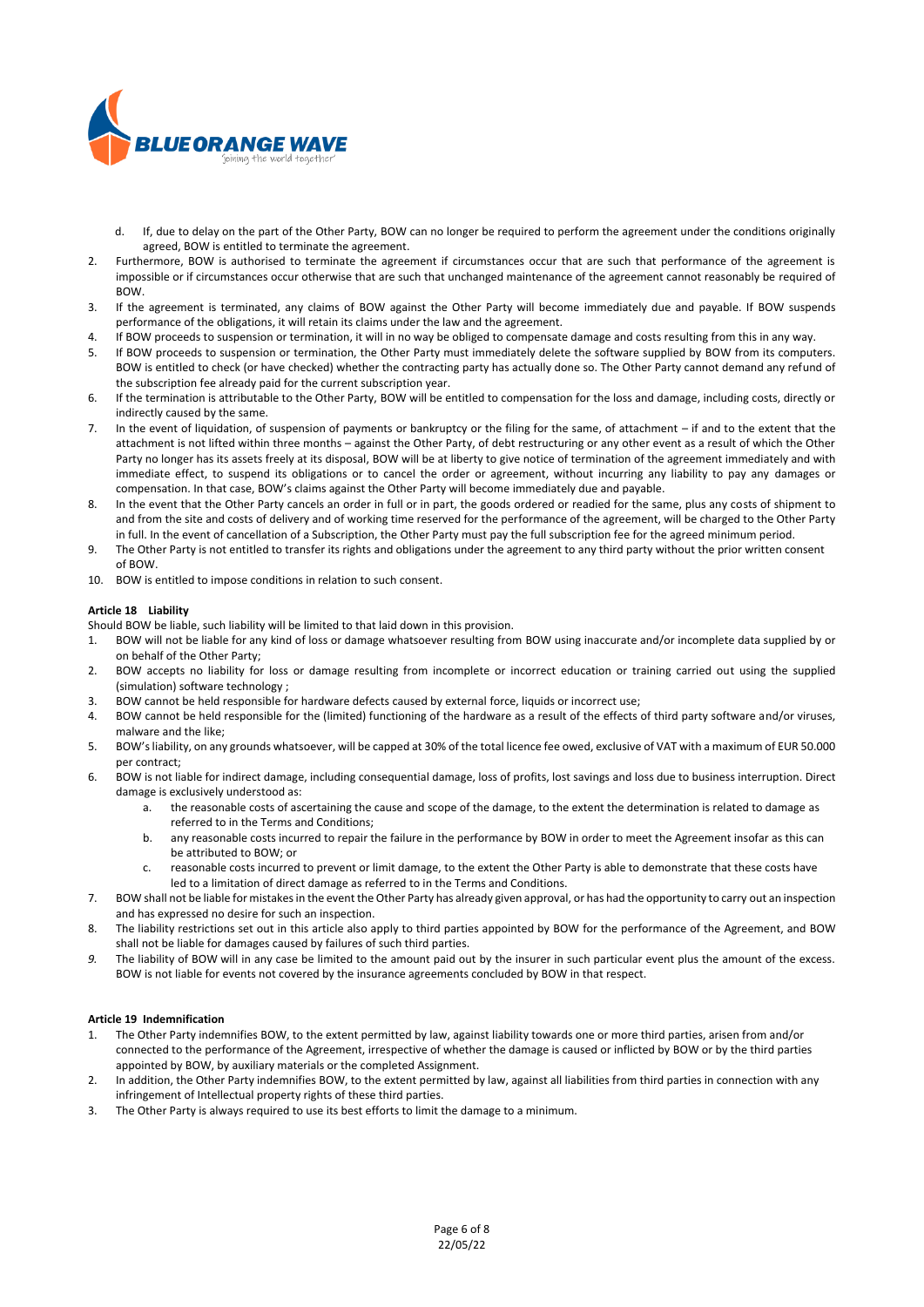

#### **Article 20 Expiration term**

All claims and/or authorizations which the Other Party may have against BOW and/or any third parties appointed by BOW have, by way of derogation from statutory limitation period, a limitation period of one year starting upon the occurrence of an event resulting in gaining such claims and/or authorizations by the Other Party against BOW and/or any third parties appointed by BOW.

### **Article 21 Guarantees and limitation period**

- 1. BOW offers via XVR a 24-month guarantee on the simulation software supplied, including the Updates and Upgrades. This means that BOW guarantees the software functionality described on hardware that meets the hardware specification laid down by XVR. XVR offers all Licensees Updates free of charge for errors detected in the software during this period of guarantee.
- 2. BOW offers via EDM a 12-month guarantee on the software supplied, including the Updates and Upgrades. This means that BOW guarantees the software functionality described on hardware that meets the hardware specification laid down by EDM. EDM offers all Licensees Updates free of charge for errors detected in the software during this period of guarantee.
- 3. If the other Party has purchased Customised Functionality from BOW, errors detected within 6 months of definitive supply will be rectified by BOW free of charge.
- 4. All forms of guarantee will lapse if a defect has arisen as a result of or ensues from improper or incorrect use, including acts not in accordance with the supplied instructions for use, or use after the expiry date, incorrect storage or maintenance by the Other Party or by third parties when, without BOW's written consent, the Other Party or third parties have made changes to the item or have tried to do so, other items have been attached to it that should not have been so attached, or if these have been incorporated or processed in a manner other than that prescribed.
- 5. The Other Party is obliged to examine the items supplied (or have them examined) as soon as they are provided to it or as soon as the work concerned is carried out. This includes the Other Party examining whether the quality and/or quantity of the items supplied corresponds to what was agreed and meets the requirements agreed by the parties in that respect. BOW must be notified in writing of any visible defects within seven days of supply. BOW must be notified in writing of any invisible defects immediately upon their detection, and in any event no later than fourteen days after such detection. The notification must describe the defect in as much detail as possible, so as to enable BOW to respond in an adequate fashion. The Other Party must give BOW the opportunity to investigate a complaint (or to have it investigated). If notification of a defect is provided later, the Other Party will no longer have any right to rectification, replacement or compensation.
- 6. If it is established that a complaint is unfounded, the costs ensuing from that complaint, including investigation costs incurred by BOW, will be borne in full by the other Party.
- 7. After the end of the period of guarantee, all costs of rectification or replacement, including administrative and dispatch costs, will be charged to the Other Party.
- 8. By way of derogation from the statutory limitation periods, the limitation period for all claims and defences against BOW and the third parties engaged in the performance of the agreement by BOW will be 12 months.

# **Article 22 Marketing, communication and confidentiality**

- 1. Unless otherwise agreed in writing, BOW is entitled to use images from the 'customised' 3D environment(s) and/or 3D object(s) supplied to the customer for marketing purposes.
- 2. Both parties undertake not to disclose to third parties any confidential information obtained from each other or from another source in the context of the Agreement. Information is deemed to be confidential if the other party has communicated it as such or if this results from the nature of the information. The party receiving confidential information, shall only use it for the purpose for which it was provided.
- 3. If BOW is required by law or by any legal authority to disclose confidential information to third parties and BOW cannot invoke a legal privilege or a privilege acknowledged or approved by a competent court of law, BOW shall not be liable for any damages or compensation, and the Other Party shall not be entitled to dissolve the Agreement pursuant to any damage caused by such disclosure.
- 4. Notwithstanding the above, BOW is authorized to include the name and company logo of the Other Party in a list of business relations, that is published on the website for third parties or via other means, unless agreed otherwise.

# **Article 23 Force Majeure**

- 1. BOW will not be required to perform any work to which the Other Party is entitled under the agreement if BOW is prevented from doing so by a circumstance that is not attributable to fault and for which it is not accountable by law, a legal act or according to generally accepted standards.
- 2. In these General Terms and Conditions, force majeure shall mean, in addition to its definition under Dutch statutory and case law, all external causes, whether foreseen or unforeseen, beyond the control of BOW, but which render BOW unable to perform its obligations. This includes strikes at the business of BOW or that of third parties. BOW is also entitled to invoke force majeure if the circumstance hindering (further) performance of the agreement commences after BOW should have fulfilled its obligation.
- 3. BOW may suspend its obligations under the agreement for as long as the force majeure circumstance continues. If this period continues for more than two months, BOW is entitled to terminate the agreement without any obligation to pay damages to the Other Party.
- 4. To the extent that, at the time the force majeure circumstance commenced, BOW had already partly performed its obligations under the agreement or is able to perform the same, and the part performed or to be performed has independent value, BOW will be entitled to invoice separately for the part already performed or to be performed.